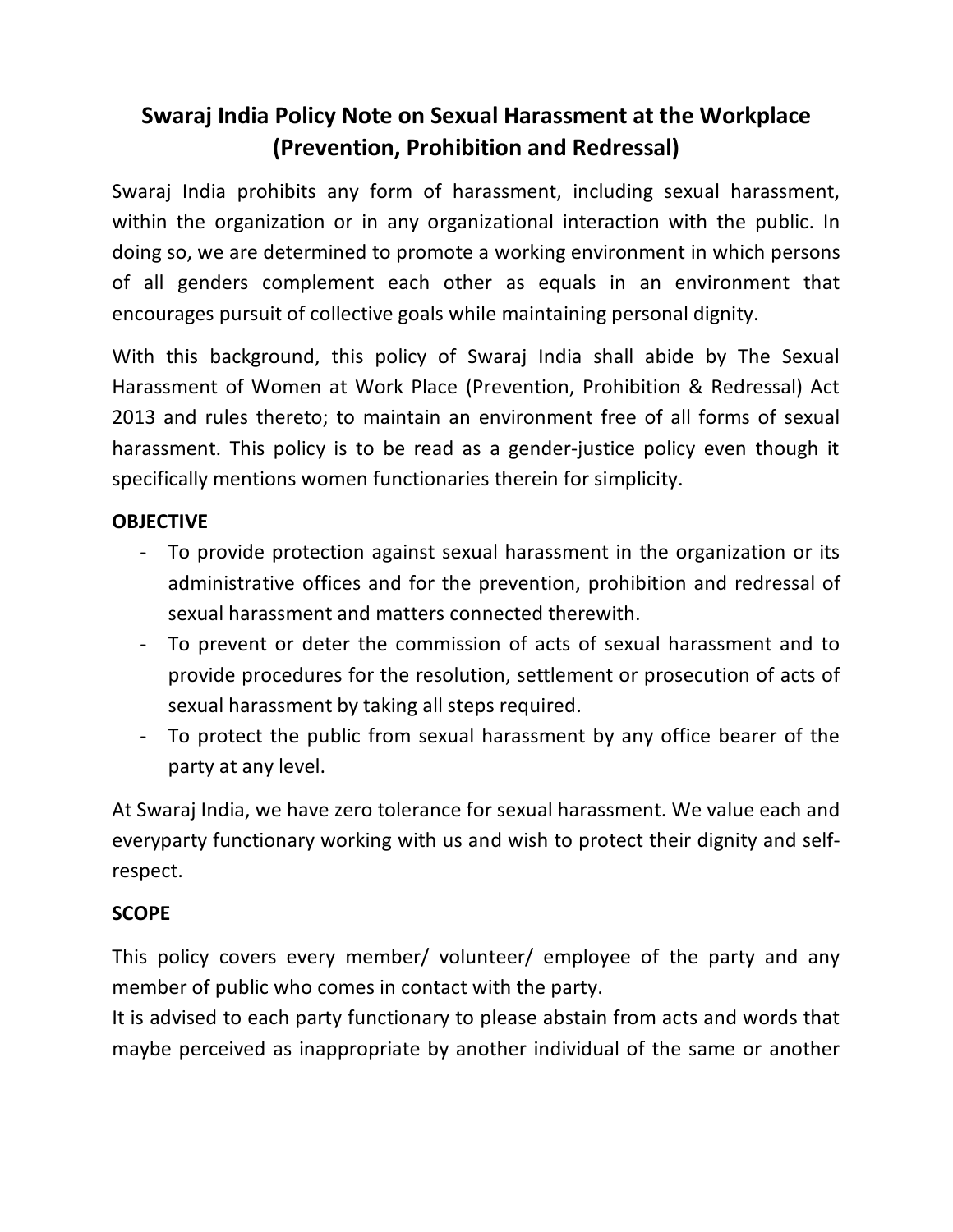gender. For this purpose, sexual harassment includes such unwelcome sexually determined behavior (whether directly or by implication) as:

- a) Physical contact and advances
- b) A demand or request for sexual favours
- c) Sexually coloured remarks
- d) Displaying, forwarding or posting offensive, sexually suggestive pictures, jokes or materials (including e-mails and social media)
- e) Any other unwelcome physical, verbal or non-verbal conduct of sexual nature.

# **INTERNAL COMPLAINTS COMMITTEE: 6 Members**

An Internal Complaints Committee ('ICC' or 'Internal Committee') is established for Swaraj India and shall address the issue of sexual harassment cases at different locations.

- 1. A senior women member/employee of the party shall act as the presiding officer of the committee.
- 2. 3 other members committed to the cause of women or who have had experience in social work or have legal knowledge.
- 3. 2 member from outside the organization, from amongst non-governmental organisations committed to the cause of women or a person familiar with the issues relating to sexual harassment.
- 4. A majority of committee members shall be women.
- 5. The committee members will hold the positions for a period of 3 years from the date of appointment.

The members of the committee have been provided in *Annexure I*

# **COMPLAINT REDRESSAL MECHANISM**

# **1.1Complaint receipt and Inquiry**

2. Any aggrieved person may make in writing, a complaint of sexual harassment at workplace (in context of party work and party functionary) to the committee, giving details of the sexual harassment meted out, within a period of 3 months from the date of the incident. In case of a series of incidents, within a period of 3 months from the date of last incident against the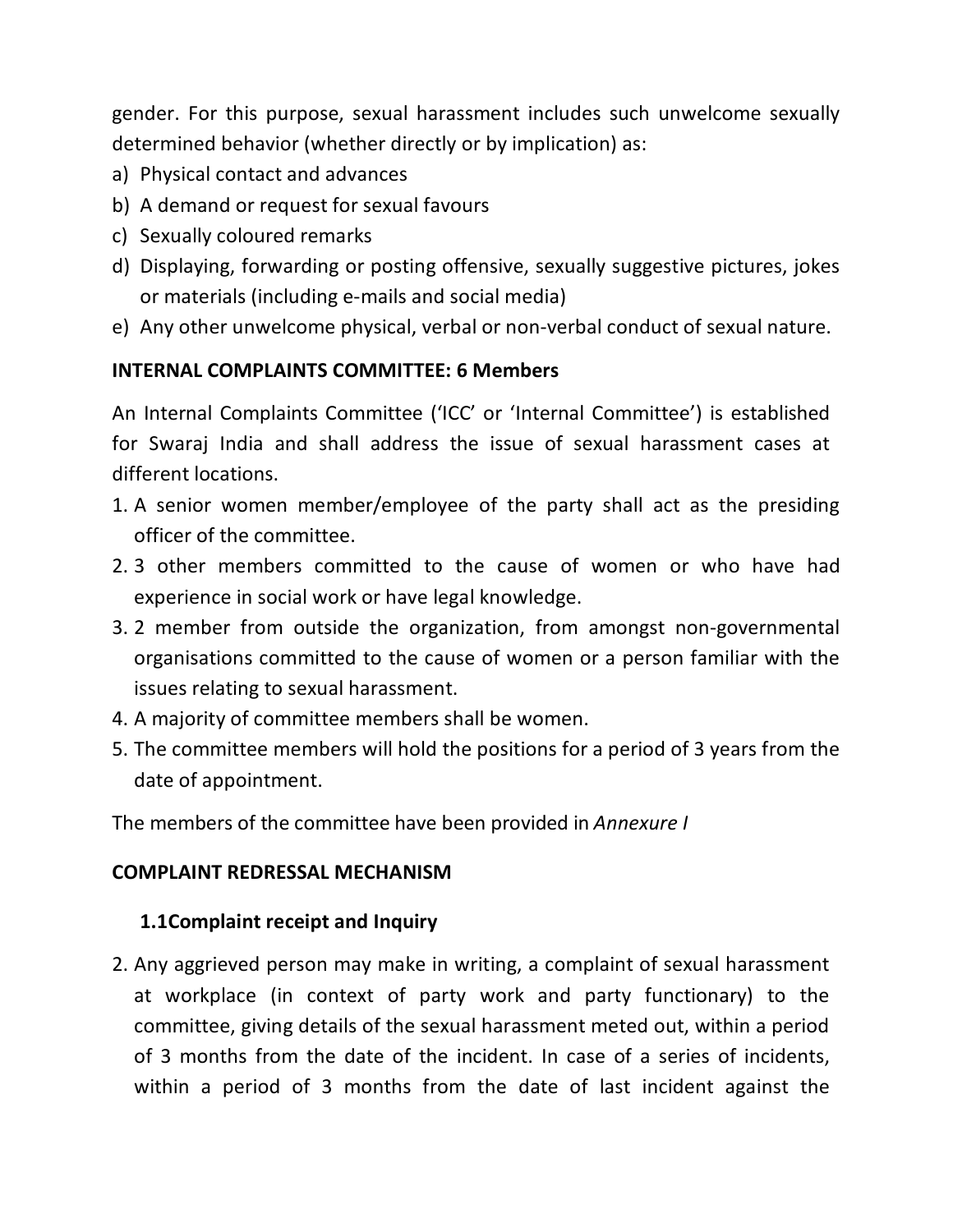respondent (*A "respondent" means a person against whom the aggrieved woman has made the complaint*). This may be extended for a further period of 3 months. If circumstances warrant, allowing further extension to specific period be at discretion of Internal Complaints Committee (ICC).

- 3. The presiding officer or any Member of the Internal Complaints Committee can render reasonable assistance to the person for making a complaint in writing, in case they are unable to do so.
- 4. The complainant or the respondent should represent in person but will be entitled to seek assistance from fellow member, worker or employee, as the case may be in the proceedings before the Committee
- 5. On receipt of complaint, the Internal Complaints Committee shall decide the place and time for hearing the complaint and shall intimate the date, time and place of hearing to the Complainant and Respondent.
- 6. The Internal Committee, before initiating an inquiry, basis the discussion with or at the request of the aggrieved woman may take steps to settle the matter between her and the respondent through conciliation (conciliation process has been mentioned later in this document), provided that no monetary settlement shall be the basis of conciliation.
- 7. At the first meeting, the committee member shall hear the complainant and record her/his allegations. Internal Complaints Committee may, if required, ask the aggrieved person or complainant herself/himself can submit any corroborative material with a documentary proof, if any, oral or written materials etc., to furnish additional information about the alleged harassment.
- 8. The Internal Complaints Committee will maintain complete confidentiality, sensitivity and appropriate judgment while investigating.
- 9. No legal practitioner will be allowed to represent either the aggrieved person or the respondent in proceedings before the Complaints Committee.
- 10. The Committee will provide every reasonable opportunity to the complainant and to the accused (respondent/s) for putting forward and defending their respective case.
- 11. The Committee shall hand over the statement of allegation (Chargesheet) to the accused in writing and give the aforesaid an opportunity to submit a written explanation if he/she so desires within a span of three days.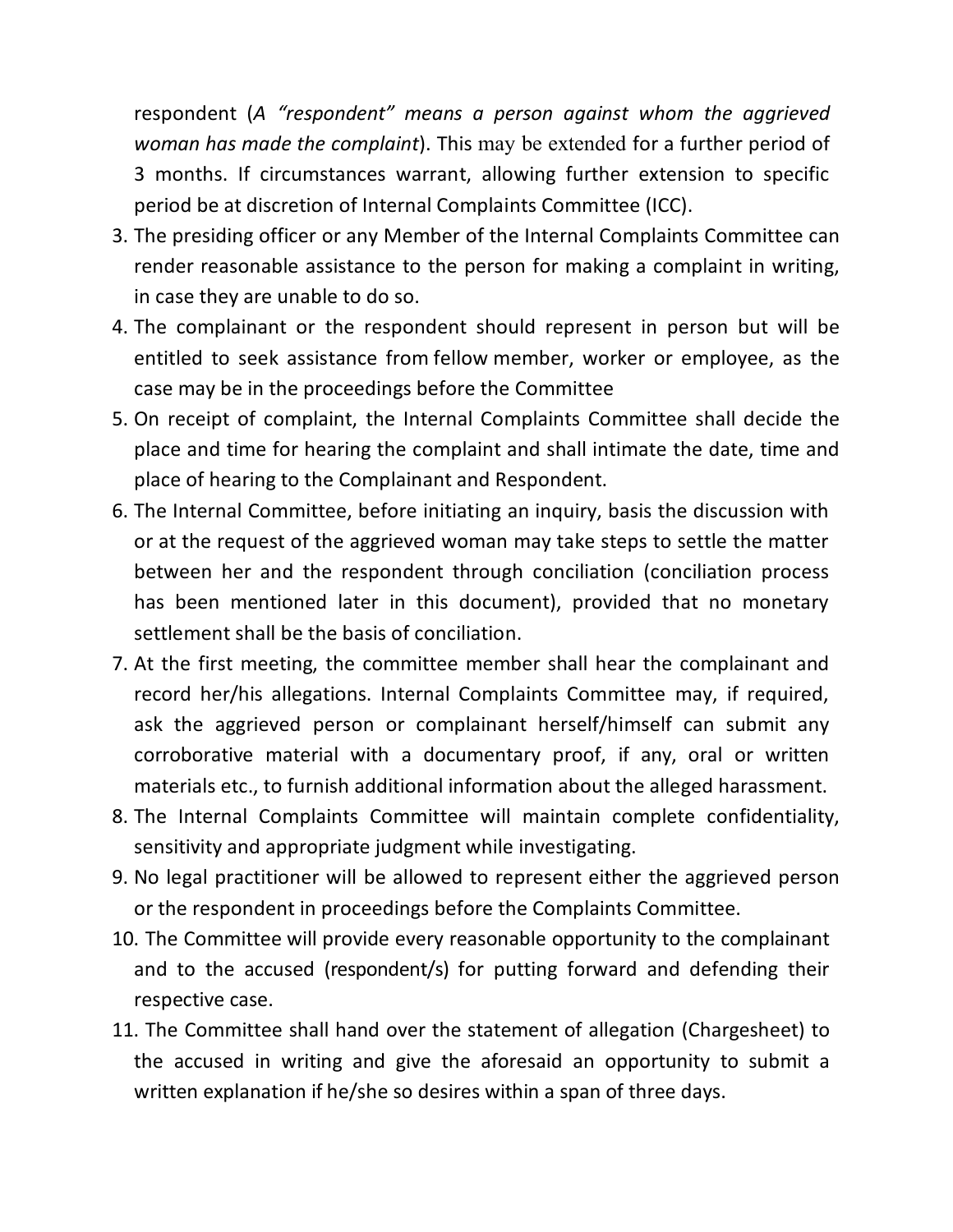- 12. The committee members shall meet every 3 months even in the absence of a complaint and document the date of the meeting.
- 13. The Presiding Officer will be responsible for calling meetings and for maintaining records.

The complainant shall make a complaint with the relevant information to Swaraj India, ICC to: *genderjustice@swarajindia.org*

#### **1.2 Inquiry Report and Action**

- 1. The committee shall, complete the inquiry within 90 days.
- 2. The committee shall provide a report of its findings within 10 days from the date of completion of the enquiry to the Presidium and such report shall be made available to the concerned parties.
- 3. If the allegation against the respondent has not been proved, the committee may recommend that no action needs to be taken in the matter.
- 4. If the Internal Complaints Committee arrives at the conclusion that the allegation against the respondent has been proved, the member/ volunteer/ employee will be subject to disciplinary action within 60 days of recommendation
- Disciplinary action may involve warning, formal reprimand, suspension of membership, termination of membership, relieving from any post/responsibility for a specified period or on a permanent basis, or any other punishment deemed fit.
- 5. Where any misconduct is found by the Committee, recommended disciplinary action shall mandatorily be taken against the accused by the Presidium, as per rules laid down in the Act
- 6. Where the Swaraj India leadership team is legally advised that any such incident constitutes a criminal offence, the Presidium will inform the relevant authority, provide full details and request appropriate action. If the aggrieved party directly takes any action, against the offending functionary, either civil or criminal, the panel on becoming aware of such action by the aggrieved, shall been titled to, suomoto, start the internal enquiry/investigation and recommend appropriate action.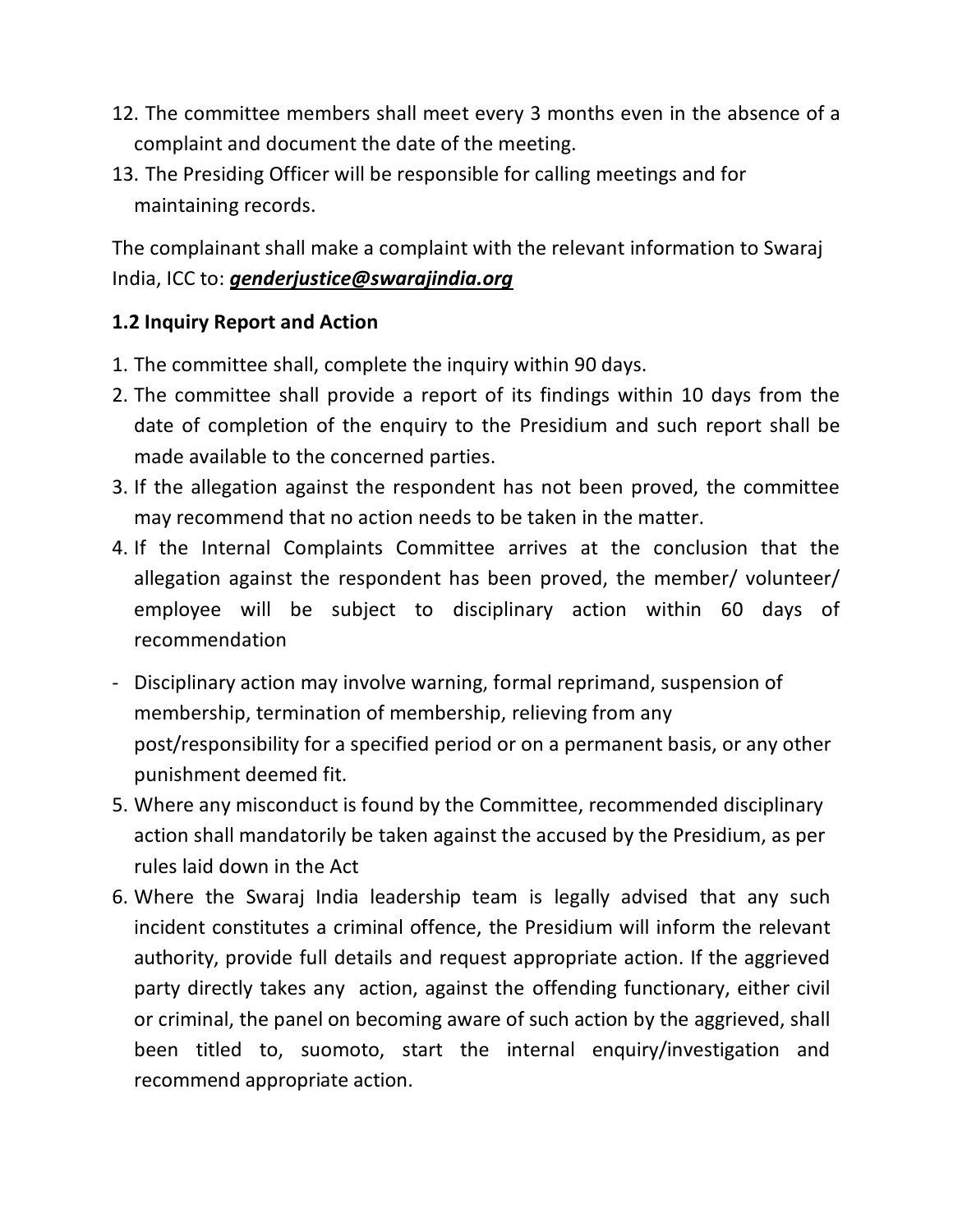7. The policy allows the aggrieved woman or the respondent to pursue formal legal remedies or resolution outside the party i.e. through local, state or federal agencies or the courts; if not satisfied with the ICC proceedings.

# **1.3 Process of Conciliation:**

- 1. The Internal Committee may, before initiating an inquiry, at the request of the aggrieved woman, take steps to settle the matter between her and the respondent through conciliation. Provided that no monetary settlement shall be made as a basis of conciliation.
- 2. Where a settlement has been arrived, the Internal Committee shall record the settlement so arrived and forward the same to the Presidium to take action as specified in the recommendation.
- 3. The Internal Committee shall provide the copies of the settlement to the aggrieved woman and the respondent.
- 4. Where the settlement is arrived, no further inquiry shall be conducted by the Internal Committee.
- 5. Where the aggrieved woman informs the Internal Committee that any term or condition of the settlement arrived at has not been complied with by the respondent, the Internal Committee shall proceed to make an inquiry in to the complaint or as the case may be, forward the complaint to the police.

# **1.4 Confidentiality:**

All information received through the investigation shall be kept confidential. Any person (including witnesses) who breach confidentiality shall be disciplined including being liable for Disciplinary Action.

## **2. AWARENESS**

- 1. All the members, volunteers, employees andrelevant persons shall have access to this Policy at any given point of time, and clarifications related to this Policy shall be addressed by the party Presidium.
- 2. A brief shall be given to all existing members, volunteers, employeesregarding the features of this Policy immediately on formulation of the Policy and will be given to new members, volunteers, employees during their initial induction.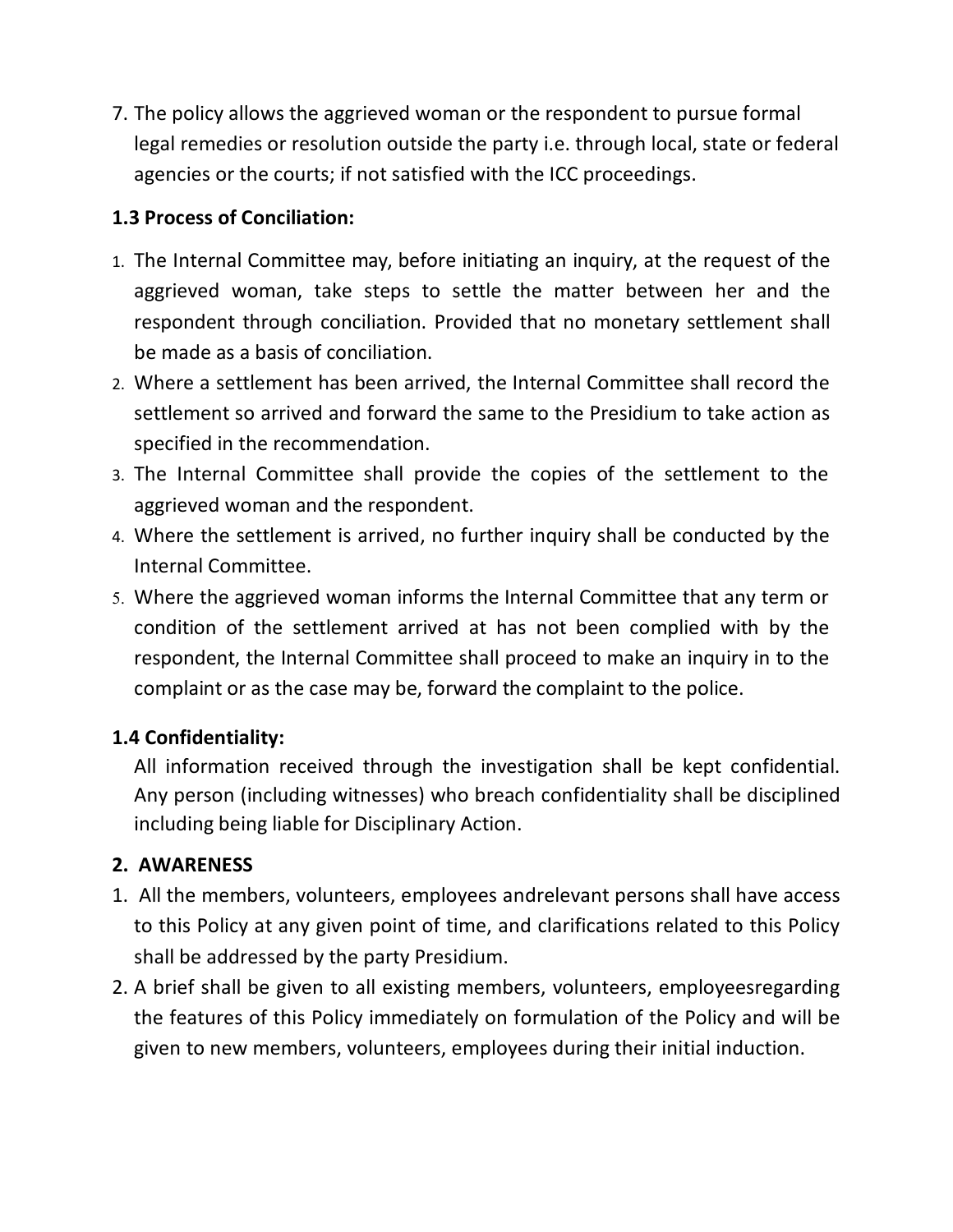#### **3. FALSE ACCUSATIONS**

- 1. The Complaint of sexual harassment made by any members, volunteers, employees shall be taken up with utmost seriousness. However, there shall be zero tolerance for any false accusation.
- 2. If the Internal Complaints Committee comes to a conclusion that the allegations were made with malicious intention and were false/forged or misleading, the ICC has to prove beyond reasonable doubt malicious intent. And once proved, the Internal Complaints Committee may recommend action to be taken against the person who has made the complaint, including termination of service.

**Note: It is to be noted that this statement is not intended to discourage members, volunteers, employees from coming forward with any complaints. Swaraj India understands that some claims maybe difficult to prove or support or may not, in fact, deemed necessary to constitute Sexual Harassment. These types of complaints will not be considered to be false accusations.**

Swaraj India has the right to make any alteration or amendment to any part of the policy as and when finds it necessary to do so. Any such alterations or amendment will be intimated to all concerned.

#### **4. CONCLUSION**

All reports of alleged harassment will be promptly investigated with due regard for the privacy of everyone involved and disciplinary actions, as appropriate, will be taken.

Swaraj India will not tolerate retaliation or reprisal against any member, volunteer, employee who has made, in good faith, a complaint of harassment or discrimination. Each claim will be investigated, and will be subject to reasonable confidentiality with appropriate judgment.

(This space has been intentionally left blank)